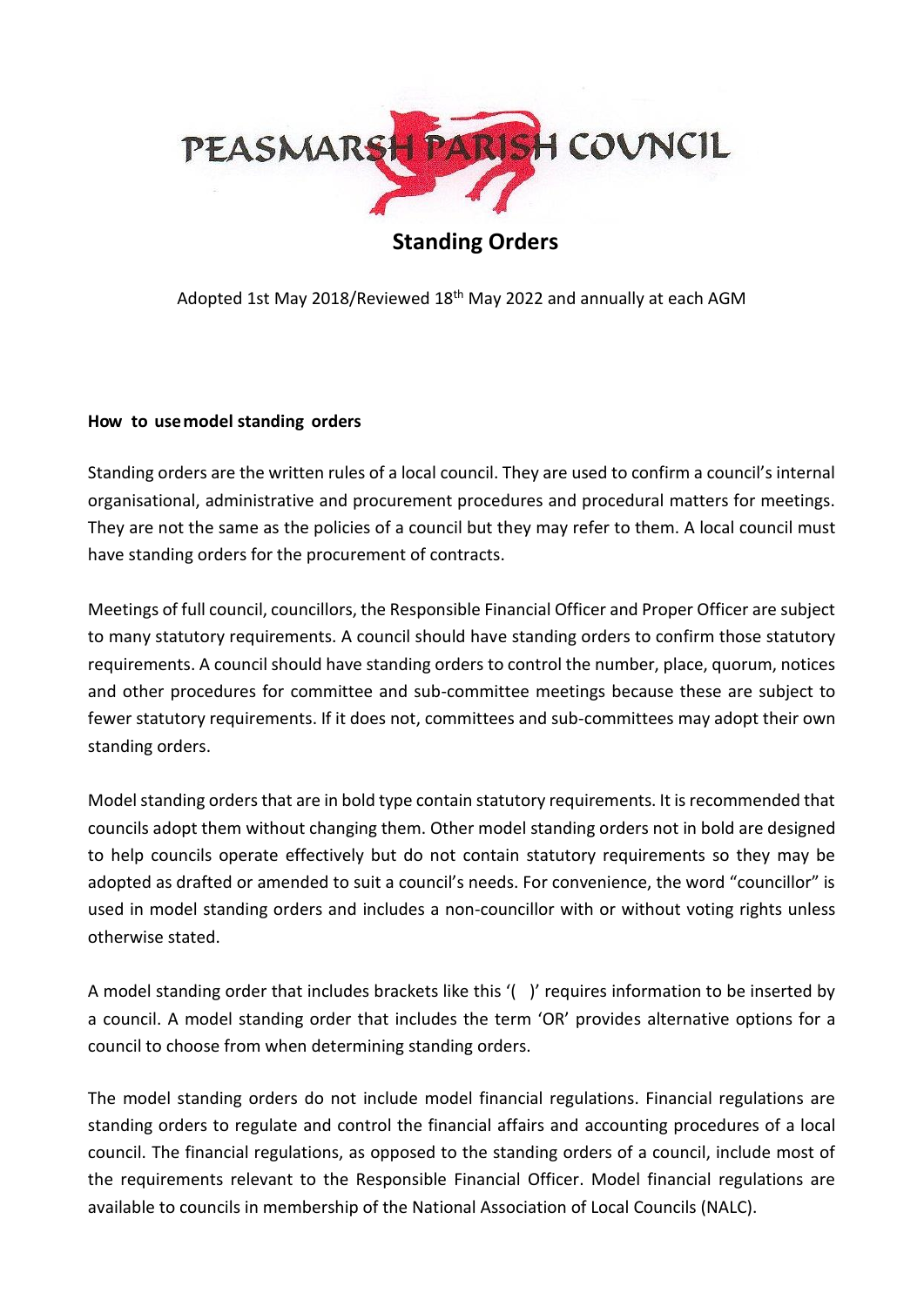|     | <b>List of Standing Orders</b>                                                      | Page           |
|-----|-------------------------------------------------------------------------------------|----------------|
|     |                                                                                     |                |
| 1.  | Rules of debate at meetings                                                         | $\overline{2}$ |
| 2.  | Disorderly conduct at meetings                                                      | 4              |
| 3.  | Meetings generally                                                                  | 4              |
| 4.  | Committees and sub-committees                                                       | 6              |
| 5.  | Ordinary council meetings                                                           | 7              |
|     |                                                                                     |                |
| 6.  | Extraordinary meetings of the council and committees and sub-committees             | 9              |
| 7.  | Previous resolutions                                                                | 9              |
| 8.  | Voting on appointments                                                              | 10             |
| 9.  | Motions for a meeting that require written notice to be given to the Proper Officer | 10             |
| 10. | Motions at a meeting that do not require written notice                             | 11             |
| 11. | Management of Information                                                           | 11             |
| 12. | <b>Draft minutes</b>                                                                | 11             |
|     |                                                                                     |                |
| 13. | Code of conduct and dispensations                                                   | 12             |
| 14. | Code of conduct complaints                                                          | 13             |
| 15. | Proper Officer                                                                      | 14             |
| 16. | Responsible Financial Officer                                                       | 15             |
| 17. | Accounts and accounting statements                                                  | 15             |
| 18. | Financial controls and procurement                                                  | 16             |
| 19. | Handling staff matters                                                              | 17             |
|     |                                                                                     |                |
| 20. | Responsibilities to provide information                                             | 18             |
| 21. | Responsibilities under Data Protection Legislation                                  | 18             |
| 22. | Relations with the press/media                                                      | 19             |
| 23. | Execution and sealing of legal deeds                                                | 19             |
| 24. | Communicating with District and County or Unitary councillors                       | 19             |
|     |                                                                                     |                |
| 25. | Restrictions on councillor activities                                               | 19             |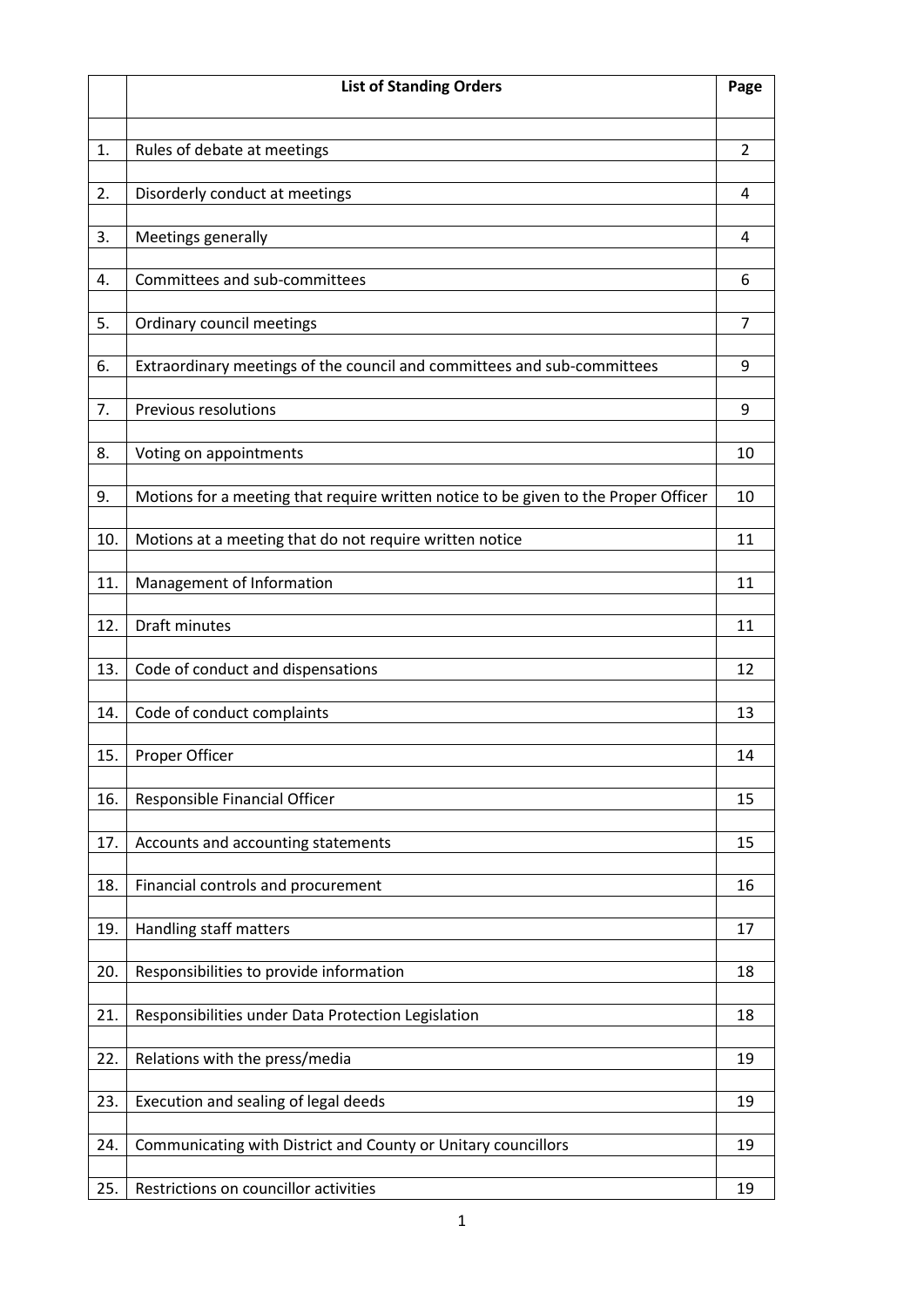| 26. Standing orders generally | 19/20 |
|-------------------------------|-------|

*In these standing orders, references to Chairman/Chairmen shall be taken to mean the individual holding the post irrespective of their gender.* 

#### **1. Rules of debate at meetings**

- 1.1 Motions on the agenda shall be considered in the order that they appear unless the order is changed at the discretion of the chairman of the meeting.
- 1.2 A motion (including an amendment) shall not be progressed unless it has been moved and seconded.
- 1.3 A motion on the agenda that is not moved by its proposer may be treated by the chairman of the meeting as withdrawn.
- 1.4 If a motion (including an amendment) has been seconded, it may be withdrawn by the proposer only with the consent of the seconder and the meeting.
- 1.5 An amendment is a proposal to remove or add words to a motion. It shall not negate the motion.
- 1.6 If an amendment to the original motion is carried, the original motion becomes the substantive motion upon which further amendment(s) may be moved.
- 1.7 An amendment shall not be considered unless early verbal notice of it is given at the meeting and, if requested by the chairman of the meeting, is expressed in writing to the chairman.
- 1.8 A councillor may move an amendment to his own motion if agreed by the meeting. If a motion has already been seconded, the amendment shall be with the consent of the seconder and the meeting.
- 1.9 If there is more than one amendment to an original or substantive motion, the amendments shall be moved in the order directed by the chairman.
- 1.10 Subject to standing order 1.11 below, only one amendment shall be moved and debated at a time, the order of which shall be directed by the chairman of the meeting.
- 1.11 One or more amendments may be discussed together if the chairman of the meeting considers this expedient but each amendment shall be voted upon separately.
- 1.12 A councillor may not move more than one amendment to an original or substantive motion.
- 1.13 The mover of an amendment has no right of reply at the end of debate on it.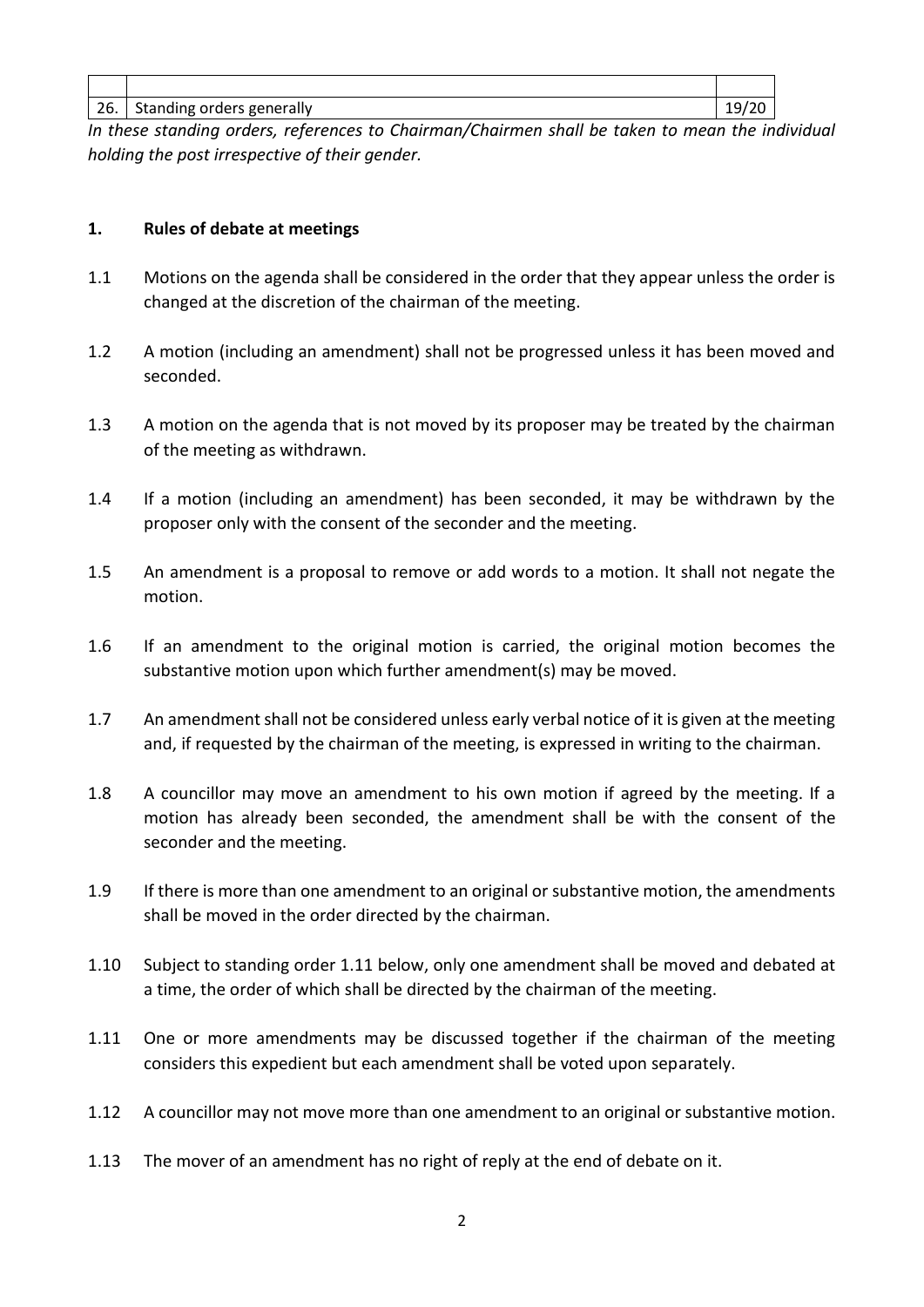- 1.14 Where a series of amendments to an original motion are carried, the mover of the original motion shall have a right of reply either at the end of debate of the first amendment or at the very end of debate on the final substantive motion immediately before it is put to the vote.
- 1.15 Unless permitted by the chairman of the meeting, a councillor may speak once in the debate on a motion except:
- i. to speak on an amendment moved by another councillor;
- ii. to move or speak on another amendment if the motion has been amended since he last spoke;
- iii. to make a point of order;
- iv. to give a personal explanation; or
- v. in exercise of a right of reply.
- 1.16 During the debate of a motion, a councillor may interrupt only on a point of order or a personal explanation and the councillor who was interrupted shall stop speaking. A councillor raising a point of order shall identify the standing order which he considers has been breached or specify the other irregularity in the proceedings of the meeting he is concerned by.
- 1.17 A point of order shall be decided by the chairman of the meeting and his decision shall be final.
- 1.18 When a motion is under debate, no other motion shall be moved except:
- i. to amend the motion;
- ii. to proceed to the next business;
- iii. to adjourn the debate;
- iv. to put the motion to a vote;
- v. to ask a person to be no longer heard or to leave the meeting;
- vi. to refer a motion to a committee or sub-committee for consideration;
- vii. to exclude the public and press;
- viii. to adjourn the meeting; or
- ix. to suspend particular standing order(s) excepting those which reflect mandatory statutory requirements.
- 1.19 Before an original or substantive motion is put to the vote, the chairman of the meeting shall be satisfied that the motion has been sufficiently debated and that the mover of the motion under debate has exercised or waived his right of reply.
- 1.20 Excluding motions moved under standing order 1.18 above, the contributions or speeches by a councillor shall relate only to the motion under discussion and shall not exceed 5 minutes without the consent of the chairman of the meeting.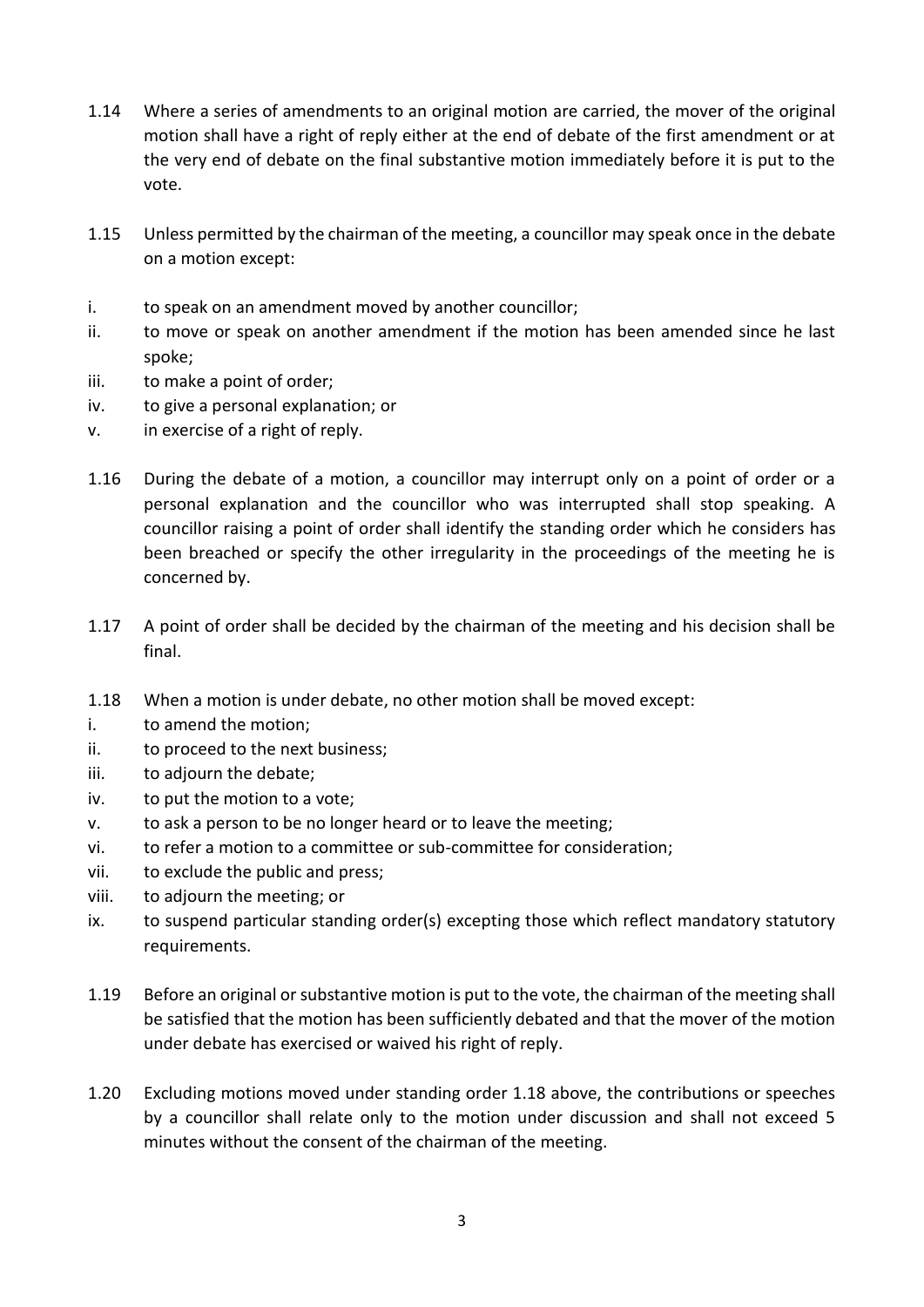#### **2. Disorderly conduct at meetings**

- 2.1 No person shall obstruct the transaction of business at a meeting or behave offensively or improperly. If this standing order is ignored, the chairman of the meeting shall request such person(s) to moderate or improve their conduct.
- 2.2 If person(s) disregard the request of the chairman of the meeting to moderate or improve their conduct, any councillor or the chairman of the meeting may move that the person be no longer heard or excluded from the meeting. The motion, if seconded, shall be put to the vote without discussion.
- 2.3 If a resolution made under standing order 2.2 above is ignored, the chairman of the meeting may take further reasonable steps to restore order or to progress the meeting. This may include temporarily suspending or closing the meeting.

## **3. Meetings generally**

- **3.1 Meetings shall not take place in premises which at the time of the meeting are used for the supply of alcohol, unless no other premises are available free of charge or at a reasonable cost.**
- **3.2 The minimum three clear days for notice of a meeting does not include the day on which notice was issued, the day of the meeting, a Sunday, a day of the Christmas break, a day of the Easter break or of a bank holiday or a day appointed for public thanksgiving or mourning.**
- **3.3 Meetings shall be open to the public unless their presence is prejudicial to the public interest by reason of the confidential nature of the business to be transacted or for other special reasons. The public's exclusion from part or all of a meeting shall be by a resolution which shall give reasons for the public's exclusion.**
- 3.4 Members of the public may make representations, answer questions and give evidence at a meeting which they are entitled to attend in respect of the business on the agenda.
- 3.5 The period of time designated for public participation at a meeting in accordance with standing order 3.4 above shall not exceed 15 minutes unless directed by the chairman of the meeting.
- 3.6 Subject to standing order 3.5 above, a member of the public shall not speak for more than 5 minutes.
- 3.7 In accordance with standing order 3.6 above, a question shall not require a response at the meeting nor start a debate on the question. The chairman of the meeting may direct that a written or oral response be given.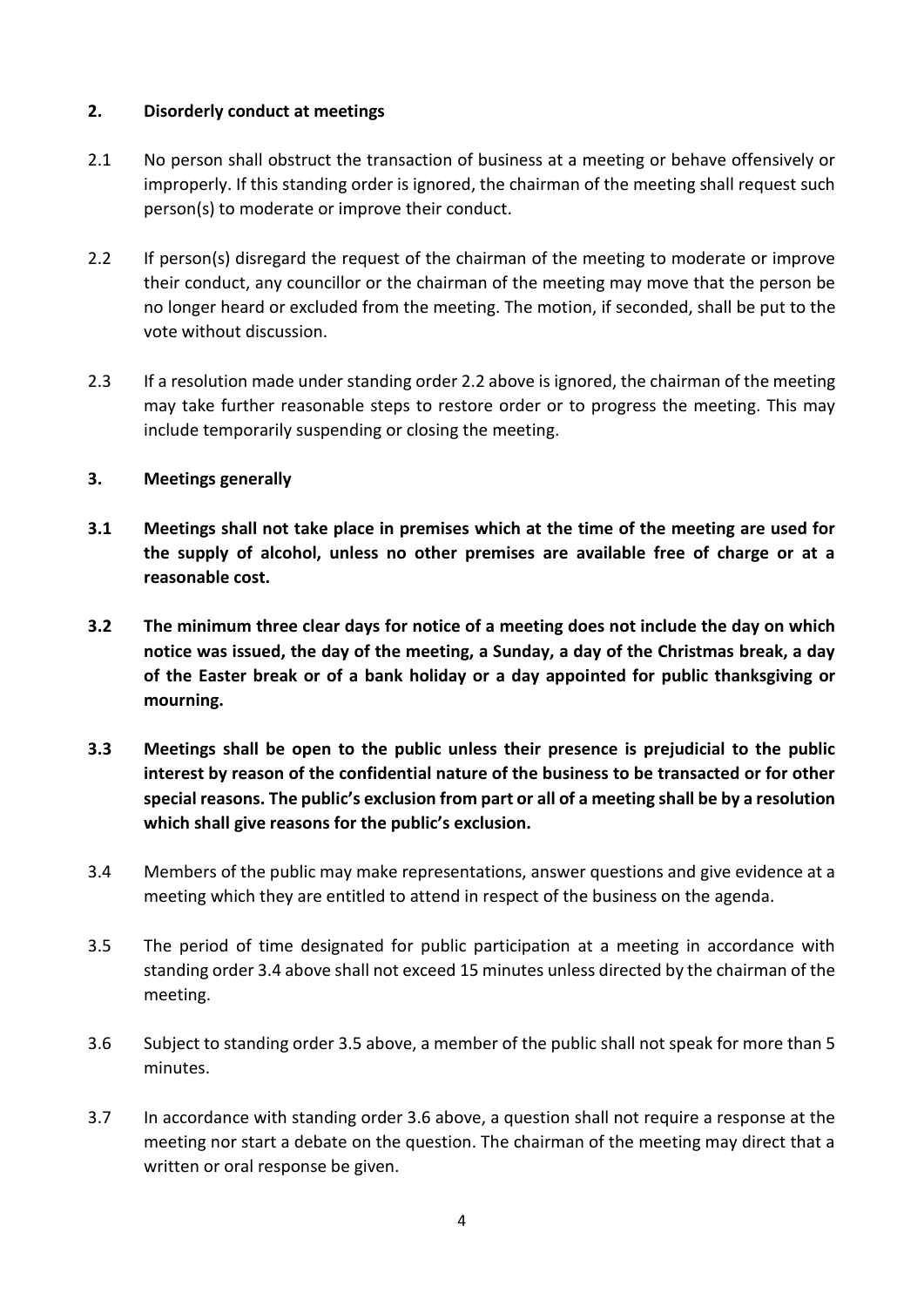- 3.8 A person shall raise their hand when requesting to speak, and stand when speaking (except when a person has a disability or is likely to suffer discomfort). The chairman of the meeting may at any time permit a person to be seated when speaking.
- 3.9 A person who speaks at a meeting shall direct his comments to the chairman of the meeting.
- 3.10 Only one person is permitted to speak at a time. If more than one person wants to speak, the chairman of the meeting shall direct the order of speaking.
- **3.11 A person may not orally report or comment about a meeting as it takes place if he is present at the meeting of the Council or its committees or sub-committees, but otherwise may: (a) film, photograph or make and audio recording of a meeting; (b) use any other means for enabling persons not present to see or hear proceedings at a meetings as it takes place or later; (c) report or comment on the proceedings in writing during or after a meeting or orally report or comment after the meeting.**
- **3.12 The press shall be provided with reasonable facilities for the taking of their report of all or part of a meeting at which they are entitled to be present.**
- **3.13 Subject to standing orders which indicate otherwise, anything authorised or required to be done by, to or before the Chairman of the Council may in his absence be done by, to or before the Vice-Chairman of the Council (if any).**
- **3.14 The Chairman, if present, shall preside at a meeting. If the Chairman is absent from a meeting, the Vice-Chairman, if present, shall preside. If both the Chairman and the Vice-Chairman are absent from a meeting, a councillor as chosen by the councillors present at the meeting shall preside at the meeting.**
- **3.15 Subject to a meeting being quorate, all questions at a meeting shall be decided by a majority of the councillors or councillors with voting rights present and voting.**
- **3.16 The chairman of a meeting may give an original vote on any matter put to the vote, and in the case of an equality of votes may exercise his casting vote whether or not he gave an original vote.**
- *See standing orders 5.9 and 5.10 below for the different rules that apply in the election of the Chairman of the Council at the annual meeting of the council.*
- **3.17 Unless standing orders provide otherwise, voting on a question shall be by a show of hands. At the request of a councillor, the voting on any question shall be recorded so as to show whether each councillor present and voting gave his vote for or against that question.** Such a request shall be made before moving on to the next item of business on the agenda.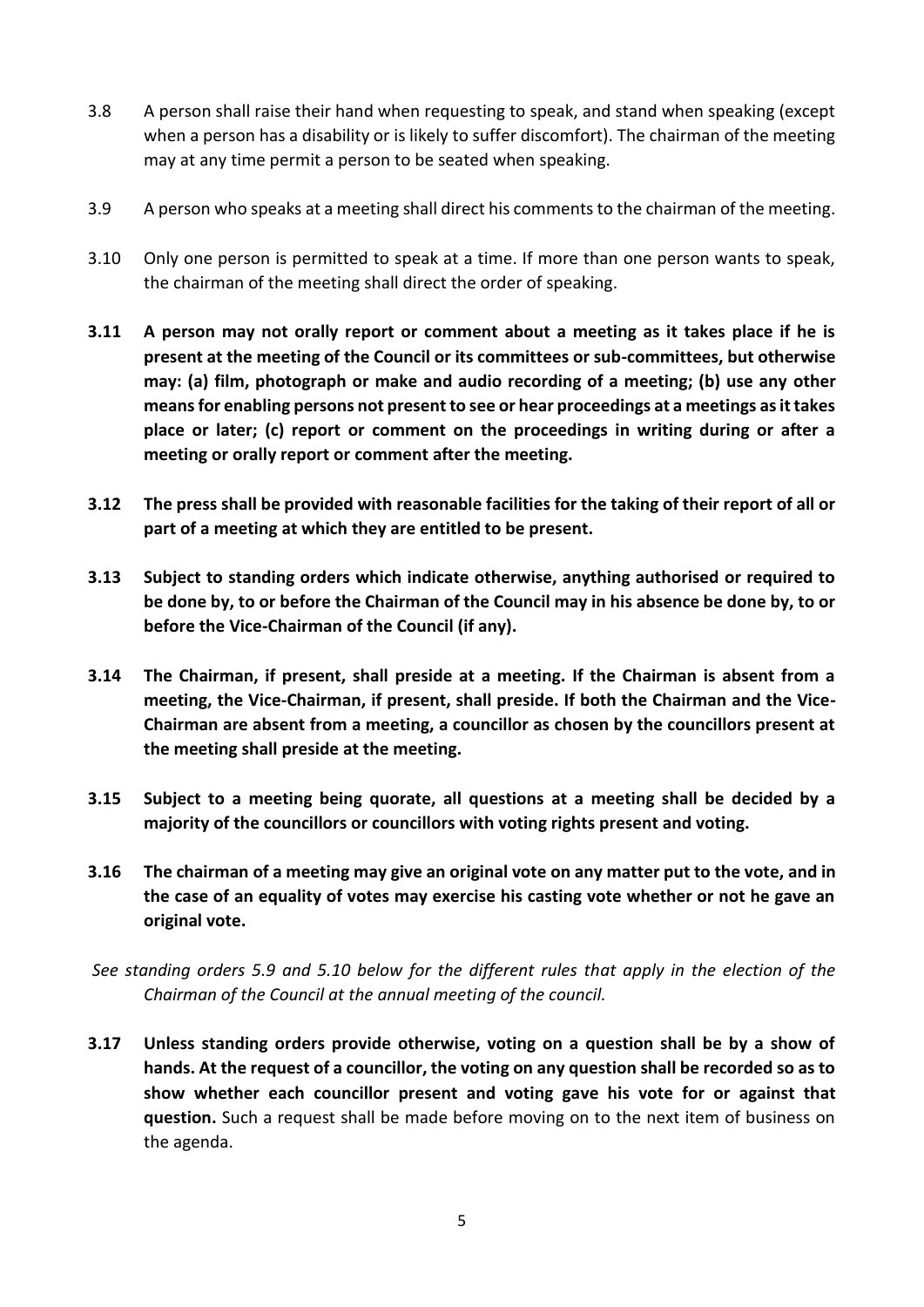- 3.18 The minutes of a meeting shall include an accurate record of the following:
- i. the time and place of the meeting;
- ii. the names of councillors present and absent;
- iii. interests that have been declared by councillors and non-councillors with voting rights;
- iv. the grant of dispensations (if any) to councillors and non-councillors with voting rights;
- v. whether a councillor or non-councillor with voting rights left the meeting when matters that they held interests in were being considered;
- vi. if there was a public participation session; and
- vii. the resolutions made.
- **3.19 A councillor or non-councillor with voting rights who has a disclosable pecuniary interest or another interest as set out in the council's code of conduct in a matter being considered at a meeting is subject to statutory limitations or restrictions under the code on his right to participate and vote on that matter.**
- **3.20 No business may be transacted at a meeting unless at least one-third of the whole number of members of the council are present and in no case shall the quorum of a meeting be less than three.**

*See standing order 4.4 (viii) below for the quorum of a committee or sub-committee meeting.*

- 3.21 **If a meeting is or becomes inquorate no business shall be transacted and the meeting shall be closed**. The business on the agenda for the meeting shall be adjourned to another meeting.
- 3.22 A meeting shall not exceed a period of 2.5 hours. If a meeting needs to proceed beyond 2.5 hours, the Chairman will request a resolution to continue or adjourn the meeting.
- 3.23 The code of conduct adopted by the Council shall apply to Councillors in respect of the entire meeting.

#### **4. Committees and sub-committees**

- **4.1 Unless the council determines otherwise, a committee may appoint a sub-committee whose terms of reference and members shall be determined by the committee.**
- **4.2 The members of a committee may include non-councillors unless it is a committee which regulates and controls the finances of the council.**
- **4.3 Unless the council determines otherwise, all the members of an advisory committee and a subcommittee of the advisory committee may be non-councillors.**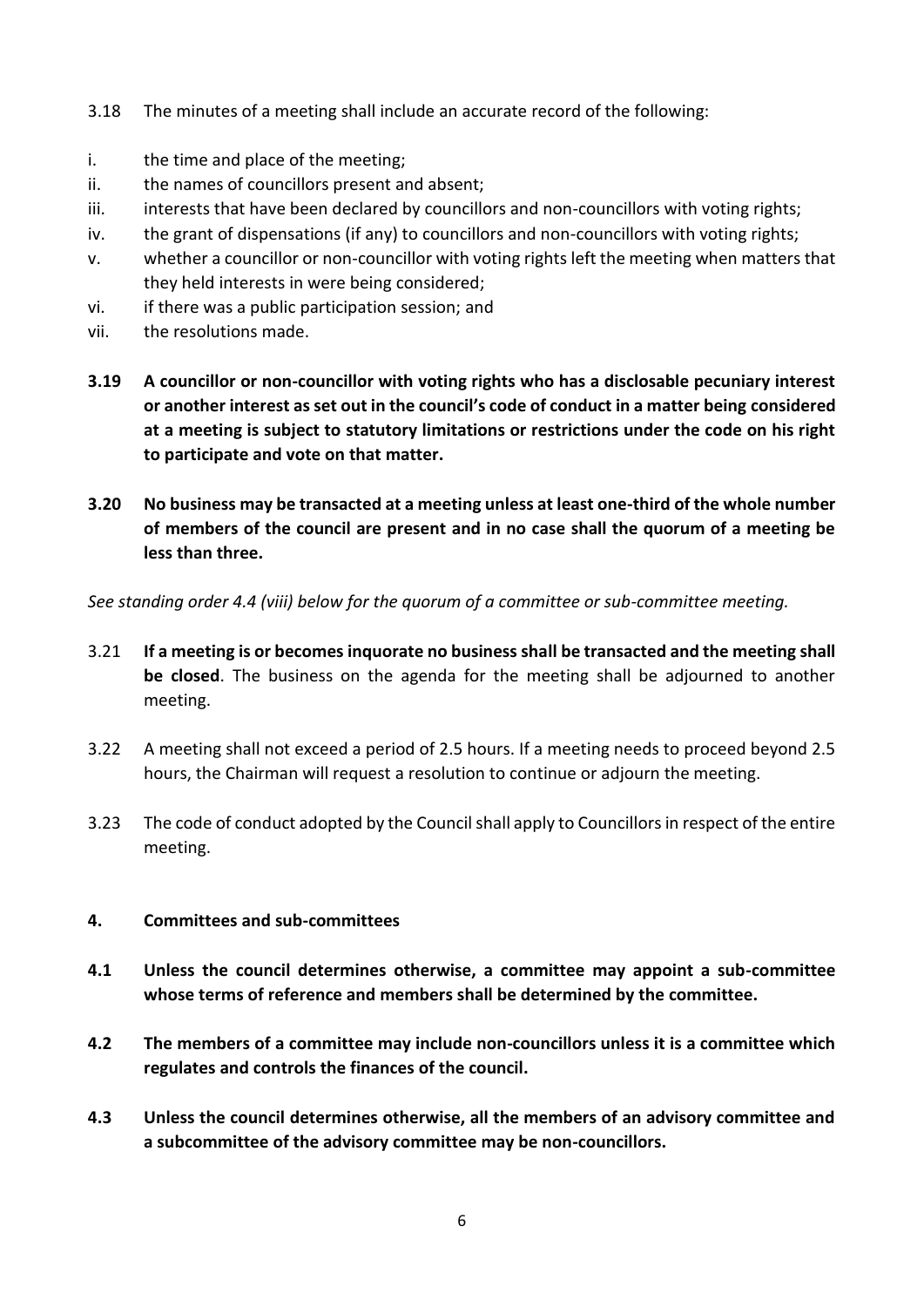- 4.4 The council may appoint standing committees or other committees as may be necessary, and:
- i. shall determine their terms of reference;
- ii. shall determine the number and time of the ordinary meetings of a standing committee up until the date of the next annual meeting of full council;
- iii. shall permit a committee, other than in respect of the ordinary meetings of a committee, to determine the number and time of its meetings;
- iv. shall, subject to standing orders 4.2 and 4.3 above, appoint and determine the terms of office of members of such a committee;
- v. shall, after it has appointed the members of a standing committee, appoint the chairman and vice-chairman of the standing committee;
- vi. shall permit a committee other than a standing committee, to appoint its own chairman at the first meeting of the committee;
- vii. shall determine the place, notice requirements and quorum for a meeting of a committee and a sub-committee which shall be no less than three;
- viii. shall determine if the public may participate at a meeting of a committee;
- ix. shall determine if the public and press are permitted to attend the meetings of a subcommittee and also the advance public notice requirements, if any, required for the meetings of a subcommittee;
- x. shall determine if the public may participate at a meeting of a sub-committee that they are permitted to attend; and
- xi. may dissolve a committee.
- 4.5 The chairman and vice-chairman of the Council shall, ex-officio, be voting members of every standing committee unless he signifies in writing to the Proper Officer that he does not wish to serve. In addition to the chairman and vice-chairman of the Council, each standing committee shall comprise at least four members.
- 4.6 The Finance and General Purposes committee shall be chaired by the chairman of the Council and shall also include the vice-chairman of the Council, the chairman of each standing committee and if he remains a councillor the immediate past chairman of the Council. The vice-chairman of each standing committee shall substitute for the chairman of that committee in the event of them being unable to attend.

#### **5. Ordinary council meetings**

- **5.1 In an election year, the annual meeting of the council shall be held on or within 14 days following the day on which the new councillors elected take office.**
- **5.2 In a year which is not an election year, the annual meeting of a council shall be held on such day in May as the council may direct.**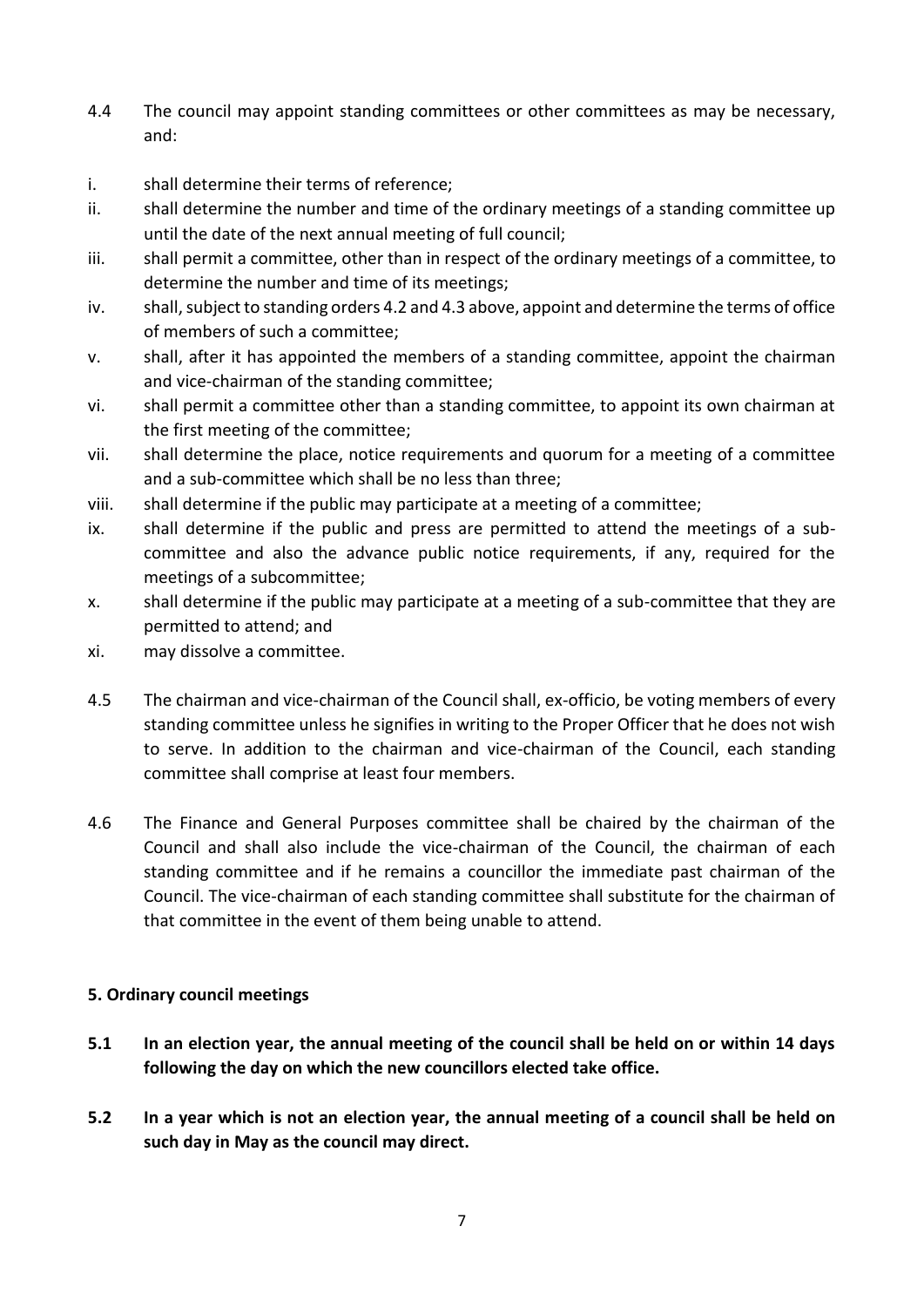- **5.3 If no other time is fixed, the annual meeting of the council shall take place at 7pm.**
- **5.4 In addition to the annual meeting of the council, at least three other ordinary meetings shall be held in each year on such dates and times as the council directs.**
- **5.5 The first business conducted at the annual meeting of the council shall be the election of the Chairman and Vice-Chairman (if any) of the Council.**
- **5.6 The Chairman of the Council, unless he has resigned or becomes disqualified, shall continue in office and preside at the annual meeting until his successor is elected at the next annual meeting of the council.**
- **5.7 The Vice-Chairman of the Council, if any, unless he resigns or becomes disqualified, shall hold office until immediately after the election of the Chairman of the Council at the next annual meeting of the council.**
- **5.8 In an election year, if the current Chairman of the Council has not been re-elected as a member of the council, he shall preside at the meeting until a successor Chairman of the Council has been elected. The current Chairman of the Council shall not have an original vote in respect of the election of the new Chairman of the Council but must give a casting vote in the case of an equality of votes.**
- **5.9 In an election year, if the current Chairman of the Council has been re-elected as a member of the council, he shall preside at the meeting until a new Chairman of the Council has been elected. He may exercise an original vote in respect of the election of the new Chairman of the Council and must give a casting vote in the case of an equality of votes.**
- 5.10 Following the election of the Chairman of the Council and Vice-Chairman (if any) of the Council at the annual meeting of the council, the business of the annual meeting shall include:
- **i. In an election year, delivery by the Chairman of the Council and councillors of their acceptance of office forms unless the council resolves for this to be done at a later date. In a year which is not an election year, delivery by the Chairman of the Council of his acceptance of office form unless the council resolves for this to be done at a later date;**
- ii. Confirmation of the accuracy of the minutes of the last meeting of the council;
- iii. Receipt of the minutes of the last meeting of a committee;
- iv. Consideration of the recommendations made by a committee;
- v. Review of delegation arrangements to committees, sub-committees, staff and other local authorities;
- vi. Review of the terms of reference for committees;
- vii. Appointment of members to existing committees;
- viii. Appointment of any new committees in accordance with standing order 4 above;
- ix. Review and adoption of appropriate standing orders and financial regulations;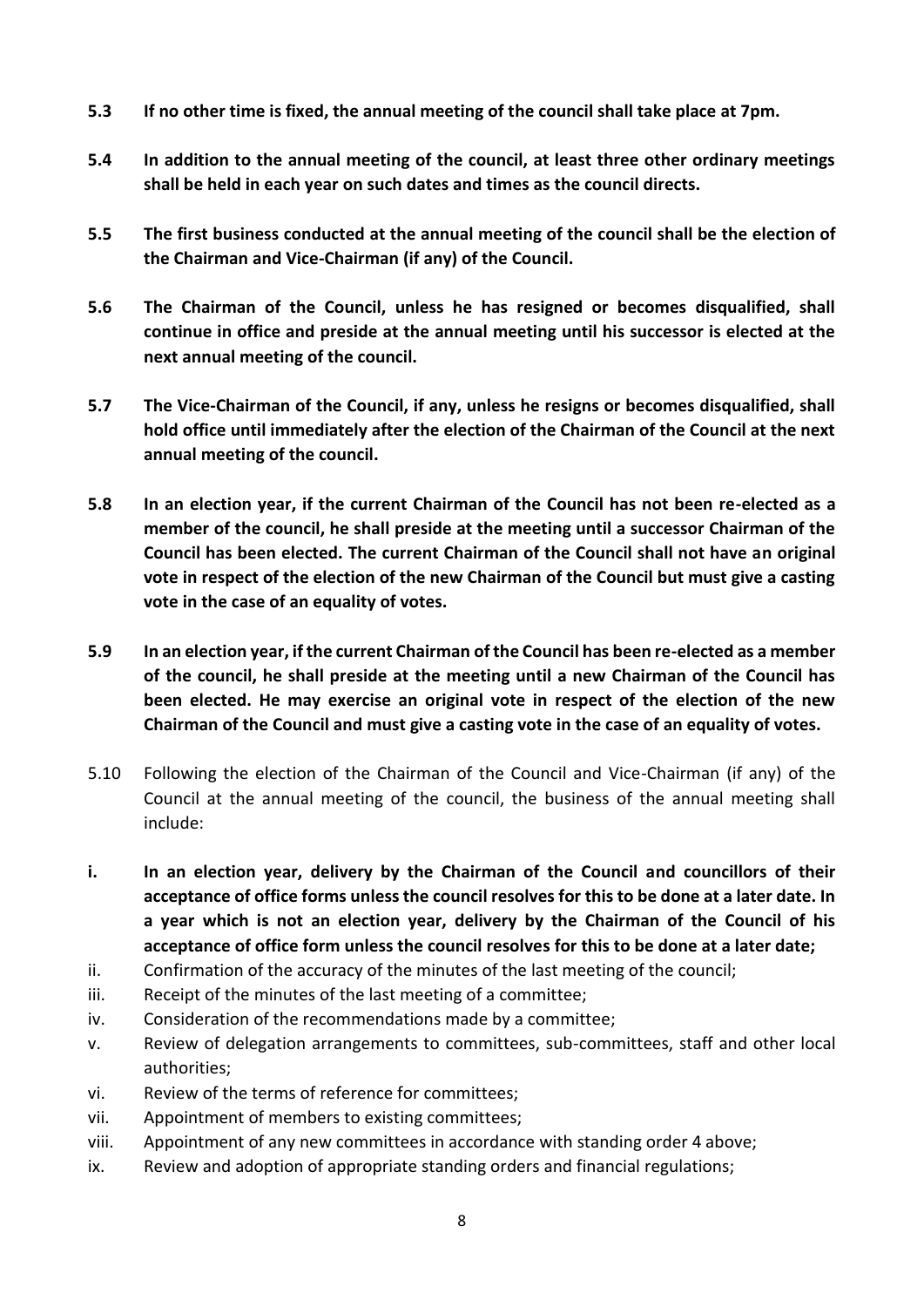- x. Review of arrangements, including any charters and agency agreements, with other local authorities and review of contributions made to expenditure incurred by other local authorities;
- xi. Review of representation on or work with external bodies and arrangements for reporting back;
- xii. In an election year, to make arrangements with a view to the council becoming eligible to exercise the general power of competence in the future;
- xiii. Review of inventory of land and assets including buildings and office equipment;
- xiv. Confirmation of arrangements for insurance cover in respect of all insured risks;
- xv. Review of the council's and/or staff subscriptions to other bodies;
- xvi. Review of the council's complaints procedure;
- xvii. Review of the council's policies, procedures and practices in respect of its obligations under freedom of information and data protection legislation.
- xviii. Review of the council's policy for dealing with the press/media; and
- xix. Determining the time and place of ordinary meetings of the full council up to and including the next annual meeting of full council.
- **6. Extraordinary meetings of the council and committees and sub-committees**
- **6.1 The Chairman of the Council may convene an extraordinary meeting of the council at any time.**
- **6.2 If the Chairman of the Council does not or refuses to call an extraordinary meeting of the council within seven days of having been requested in writing to do so by two councillors, any two councillors may convene an extraordinary meeting of the council. The public notice giving the time, place and agenda for such a meeting must be signed by the two councillors.**
- 6.3 The chairman of a committee (or a sub-committee) may convene an extraordinary meeting of the committee (or the sub-committee) at any time.
- 6.4 If the chairman of a committee (or a sub-committee) does not or refuses to call an extraordinary meeting within 7 days of having been requested by to do so by 2 members of the committee (or the sub-committee), any 2 members of the committee (or the subcommittee) may convene an extraordinary meeting of a committee (or a sub-committee).

## **7. Previous resolutions**

7.1 A resolution shall not be reversed within six months except either by a special motion, which requires written notice by at least 6 councillors to be given to the Proper Officer in accordance with standing order 9 below, or by a motion moved in pursuance of the recommendation of a committee or a sub-committee.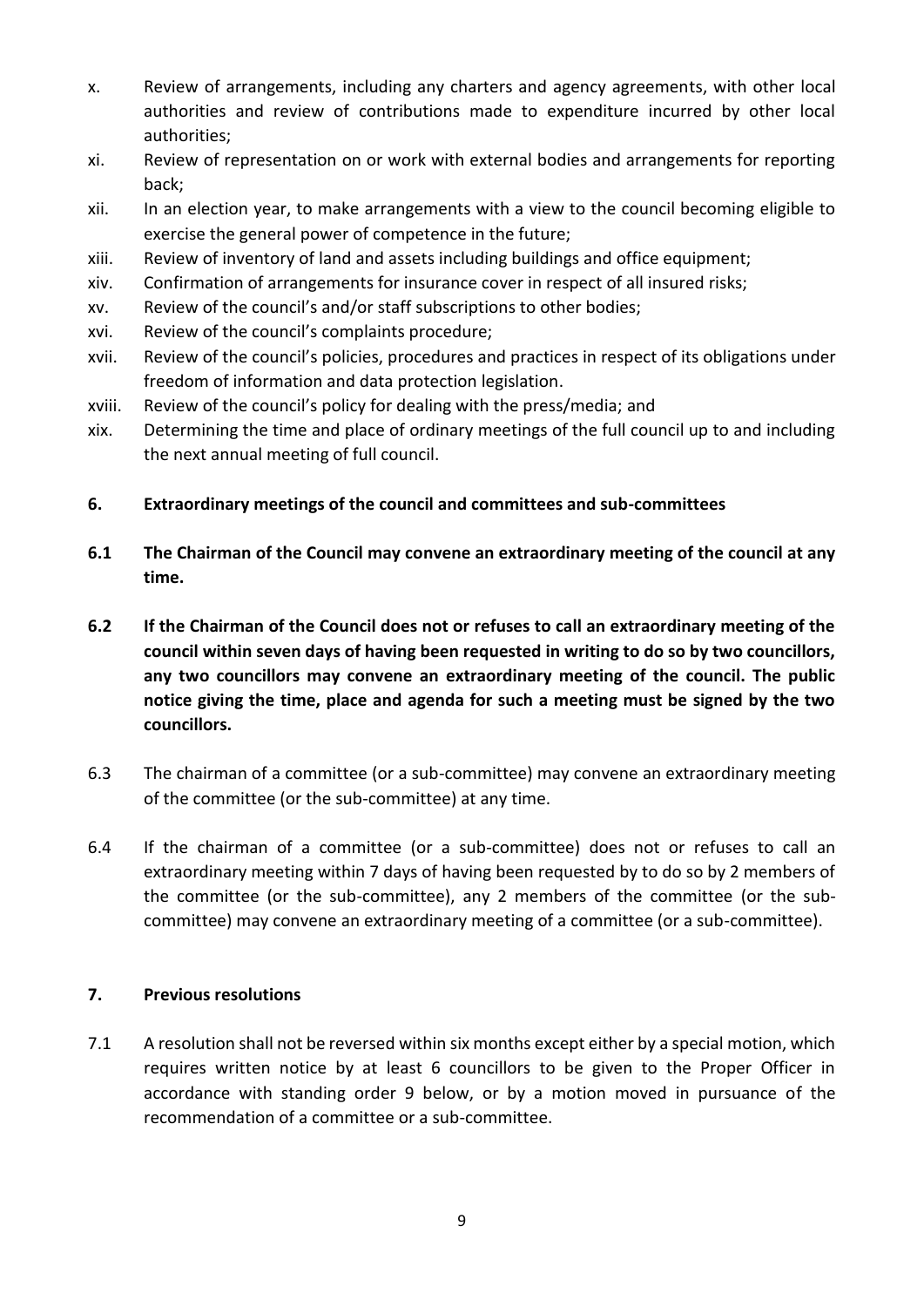7.2 When a motion moved pursuant to standing order 7.1 above has been disposed of, no similar motion may be moved within a further six months.

## **8. Voting on appointments**

8.1 Where more than two persons have been nominated for a position to be filled by the council and none of those persons has received an absolute majority of votes in their favour, the name of the person having the least number of votes shall be struck off the list and a fresh vote taken. This process shall continue until a majority of votes is given in favour of one person. A tie in votes may be settled by the casting vote exercisable by the chairman of the meeting.

# **9. Motions for a meeting that require written notice to be given to the Proper Officer**

- 9.1 A motion shall relate to the responsibilities of the meeting which it is tabled for and in any event shall relate to the performance of the council's statutory functions, powers and obligations or an issue which specifically affects the council's area or its residents.
- 9.2 No motion may be moved at a meeting unless it is on the agenda and the mover has given written notice of its wording to the Proper Officer at least 7 clear days before the meeting. Clear days do not include the day of the notice or the day of the meeting.
- 9.3 The Proper Officer may, before including a motion on the agenda received in accordance with standing order 9.2 above, correct obvious grammatical or typographical errors in the wording of the motion.
- 9.4 If the Proper Officer considers the wording of a motion received in accordance with standing order 9.2 above is not clear in meaning, the motion shall be rejected until the mover of the motion resubmits it in writing to the Proper Officer so that it can be understood at least 4 clear days before the meeting.
- 9.5 If the wording or subject of a proposed motion is considered improper, the Proper Officer shall consult with the chairman of the forthcoming meeting or, as the case may be, the councillors who have convened the meeting, to consider whether the motion shall be included in the agenda or rejected.
- 9.6 Subject to standing order 9.5 above, the decision of the Proper Officer as to whether or not to include the motion on the agenda shall be final.
- 9.7 Motions received shall be recorded in a book for that purpose and numbered in the order that they are received.
- 9.8 Motions rejected shall be recorded in a book for that purpose with an explanation by the Proper Officer for their rejection.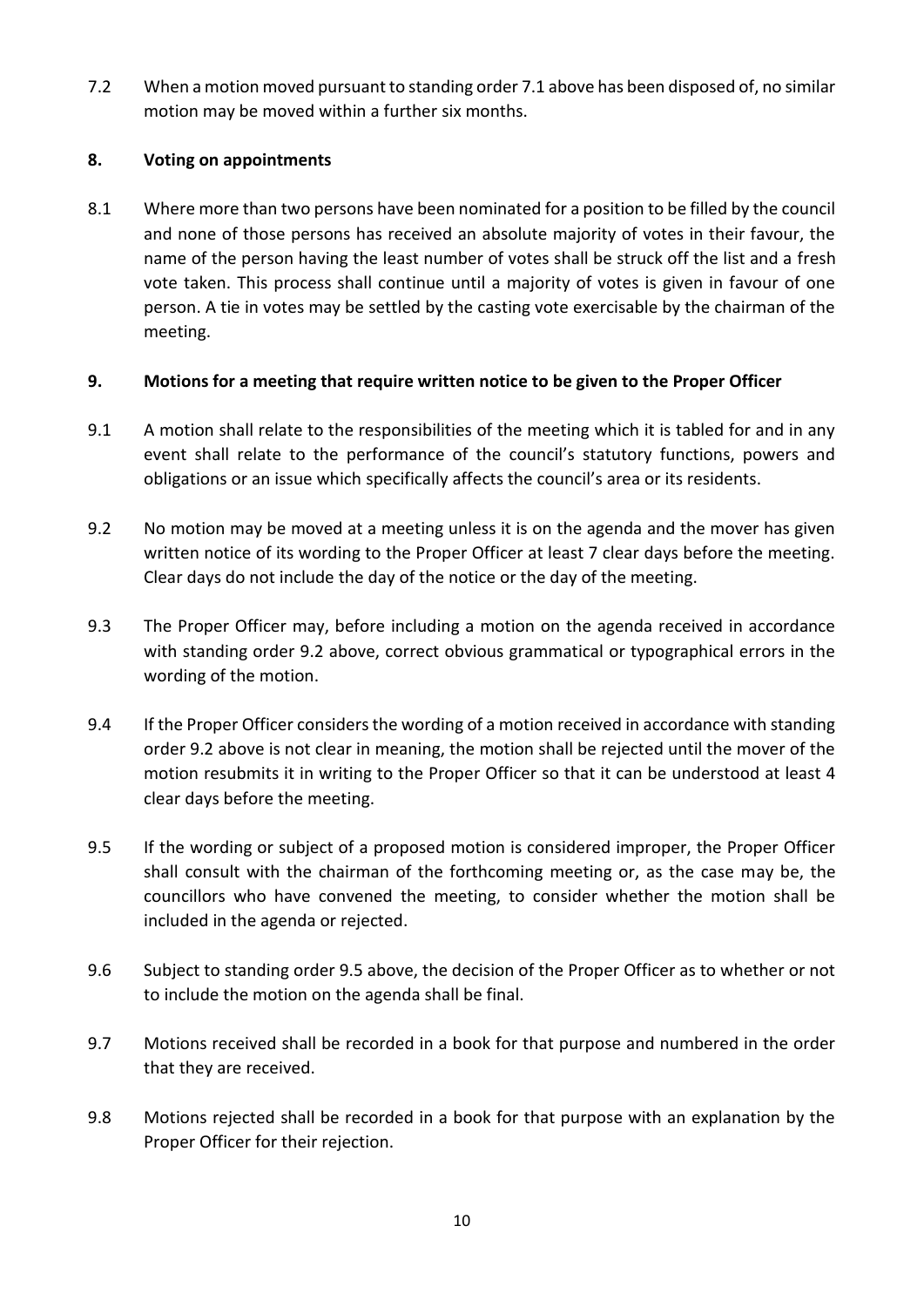#### **10. Motions at a meeting that do not require written notice**

- 10.1 The following motions may be moved at a meeting without written notice to the Proper Officer;
- i. to correct an inaccuracy in the draft minutes of a meeting;
- ii. to move to a vote;
- iii. to defer consideration of a motion;
- iv. to refer a motion to a particular committee or sub-committee;
- v. to appoint a person to preside at a meeting;
- vi. to change the order of business on the agenda;
- vii. to proceed to the next business on the agenda;
- viii. to require a written report;
- ix. to appoint a committee or sub-committee and their members;
- x. to extend the time limits for speaking;
- xi. to exclude the press and public from a meeting in respect of confidential or sensitive information which is prejudicial to the public interest;
- xii. to not hear further from a councillor or a member of the public;
- xiii. to exclude a councillor or member of the public for disorderly conduct;
- xiv. to temporarily suspend the meeting;
- xv. to suspend a particular standing order (unless it reflects mandatory statutory requirements);
- xvi. to adjourn the meeting; or
- xvii. to close a meeting.

#### **11. Management of Information**

- 11.1 **The Council shall have in place and keep under review, technical and organisational measures to keep secure information (including personal data) which it holds in paper and electronic form. Such arrangements shall include deciding who has access to personal data and encryption of personal data.**
- 11.2 **The Council shall have in place, and keep under review, policies for the retention and safe destruction of all information (including personal data) which it holds in paper and electronic form. The Council's retention policy shall confirm the period for which information (including personal data) shall be retained or if this is not possible the criteria used to determine that period (e.g. the Limitation Act 1980).**
- 11.3 **The agenda, papers that support the agenda and the minutes of a meeting shall not disclose or otherwise undermine confidential information or personal data without legal justification.**
- 11.4 **Councillors, staff, the Council's contractors and agents shall not disclose confidential information or personal data without legal justification.**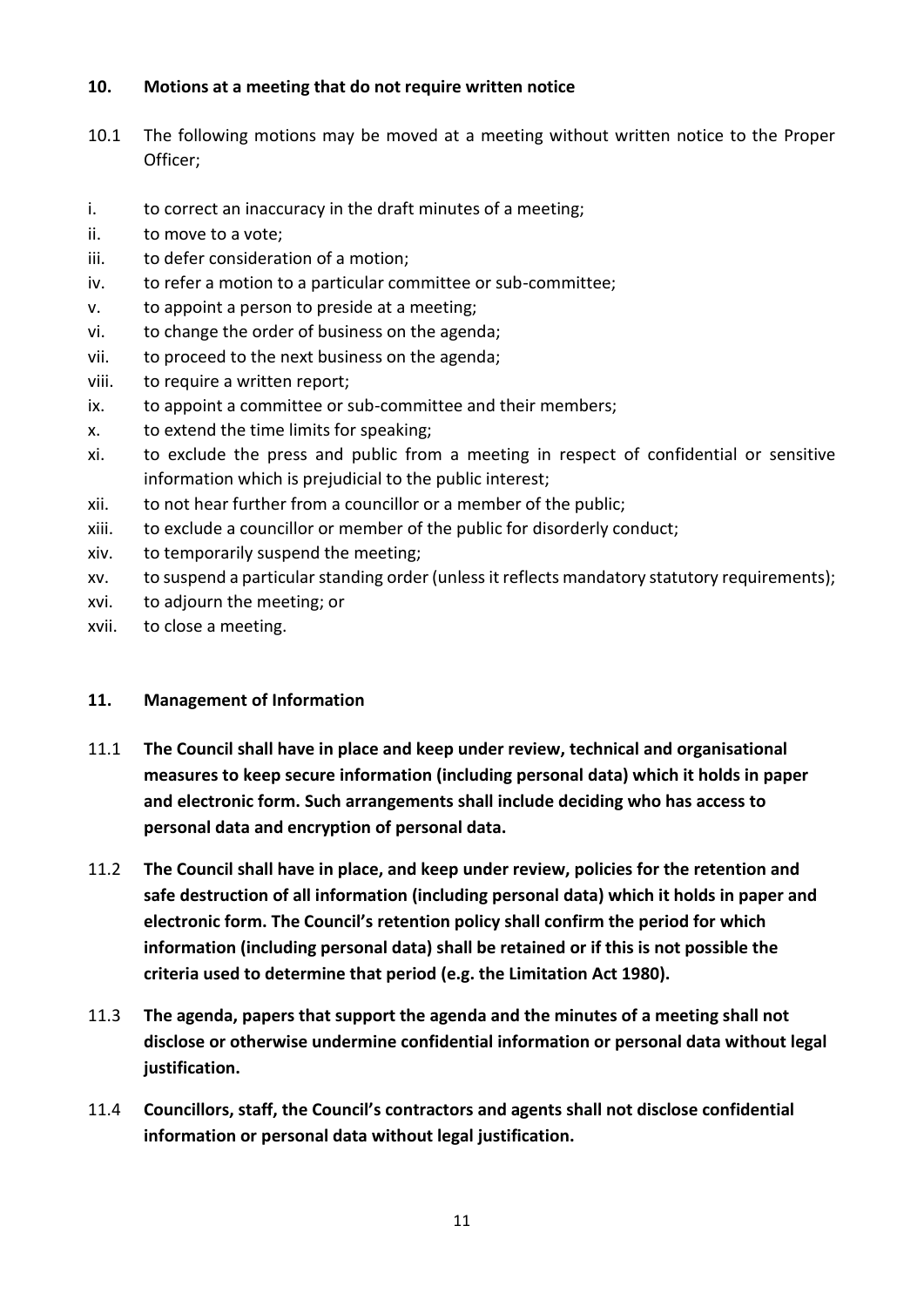## **12. Draft minutes**

- 12.1 If the draft minutes of a preceding meeting have been served on councillors with the agenda to attend the meeting at which they are due to be approved for accuracy, they shall be taken as read.
- 12.2 There shall be no discussion about the draft minutes of a preceding meeting except in relation to their accuracy. A motion to correct an inaccuracy in the draft minutes shall be moved in accordance with standing order 10.1 (i) above.
- 12.3 The accuracy of draft minutes, including any amendment(s) made to them, shall be confirmed by resolution and shall be signed by the chairman of the meeting and stand as an accurate record of the meeting to which the minutes relate.
- 12.4 If the chairman of the meeting does not consider the minutes to be an accurate record of the meeting to which they relate, he shall sign the minutes and include a paragraph in the following terms or to the same effect: "The chairman of this meeting does not believe that the minutes of the meeting of the  $( )$ held on [date] in respect of ( ) were a correct record but his view was not upheld by the meeting and the minutes are confirmed as an accurate record of the proceedings."
- 12.5 Upon a resolution which confirms the accuracy of the minutes of a meeting, the draft minutes or recordings of the meeting for which approved minutes exist shall be destroyed.

# **13. Code of conduct and dispensations**

*See also standing order 3.19 above.* 

- 13.1 All councillors and non-councillors with voting rights shall observe the code of conduct adopted by the council.
- 13.2 Unless he has been granted a dispensation, a councillor or non-councillor with voting rights shall withdraw from a meeting when it is considering a matter in which he has a disclosable pecuniary interest. He may return to the meeting after it has considered the matter in which he had the interest.
- 13.3 **Dispensation requests shall be in writing and submitted to the Proper Officer** as soon as possible before the meeting, or failing that, at the start of the meeting for which the dispensation is required.
- 13.4 A decision as to whether to grant a dispensation shall be made by the Proper Officer and that decision is final.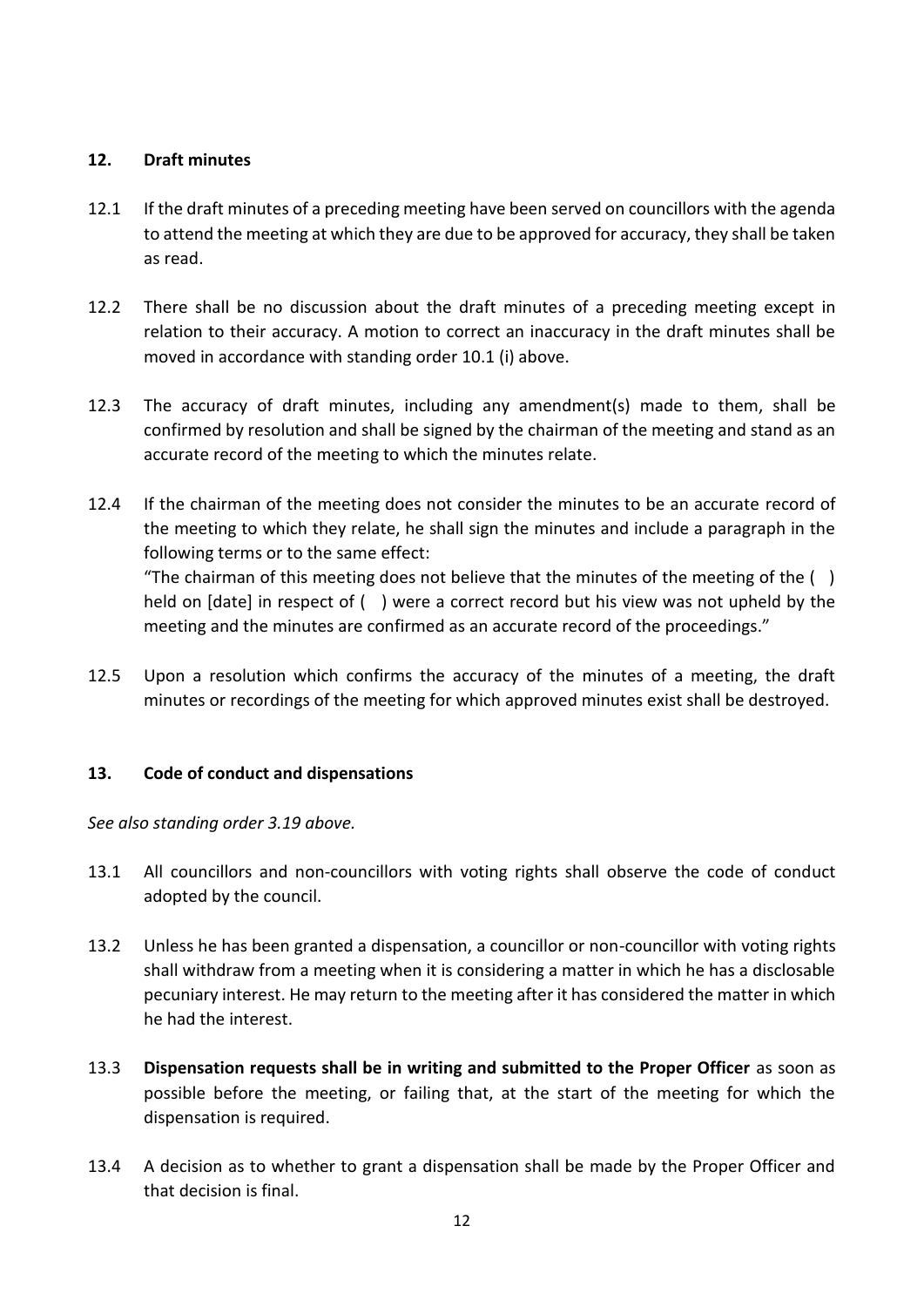13.5 A dispensation request shall confirm:

i. the description and the nature of the disclosable pecuniary interest or other interest to which the request for the dispensation relates;

ii. whether the dispensation is required to participate at a meeting in a discussion only or a discussion and a vote;

iii. the date of the meeting or the period (not exceeding four years) for which the dispensation is sought; and

iv. an explanation as to why the dispensation is sought.

- 13.6 Subject to standing orders 13.3 and 13.5 above, dispensations requests shall be considered by the Proper Officer before the meeting or, if this is not possible, at the start of the meeting for which the dispensation is required.
- **13.7 A dispensation may be granted in accordance with standing order 13.5 above if having regard to all relevant circumstances the following applies:**
- **i. without the dispensation the number of persons prohibited from participating in the particular business would be so great a proportion of the meeting transacting the business as to impede the transaction of the business or**
- **ii. granting the dispensation is in the interests of persons living in the council's area or**
- **iii. it is otherwise appropriate to grant a dispensation.**

## **14. Code of conduct complaints**

- 14.1 Upon notification by the District or County Council that it is dealing with a complaint that a councillor or non-councillor with voting rights has breached the council's code of conduct, the Proper Officer shall, subject to standing order 11 above, report this to the council.
- 14.2 Where the notification in standing order 14.1 above relates to a complaint made by the Proper Officer, the Proper Officer shall notify the Chairman of Council of this fact, and the Chairman shall nominate another staff member to assume the duties of the Proper Officer in relation to the complaint until it has been determined and the council has agreed what action, if any, to take in accordance with standing order 14.4 below.

#### 14.3 The council may:

i. provide information or evidence where such disclosure is necessary to progress an investigation of the complaint or is required by law; ii. seek information relevant to the complaint from the person or body with statutory responsibility for investigation of the matter;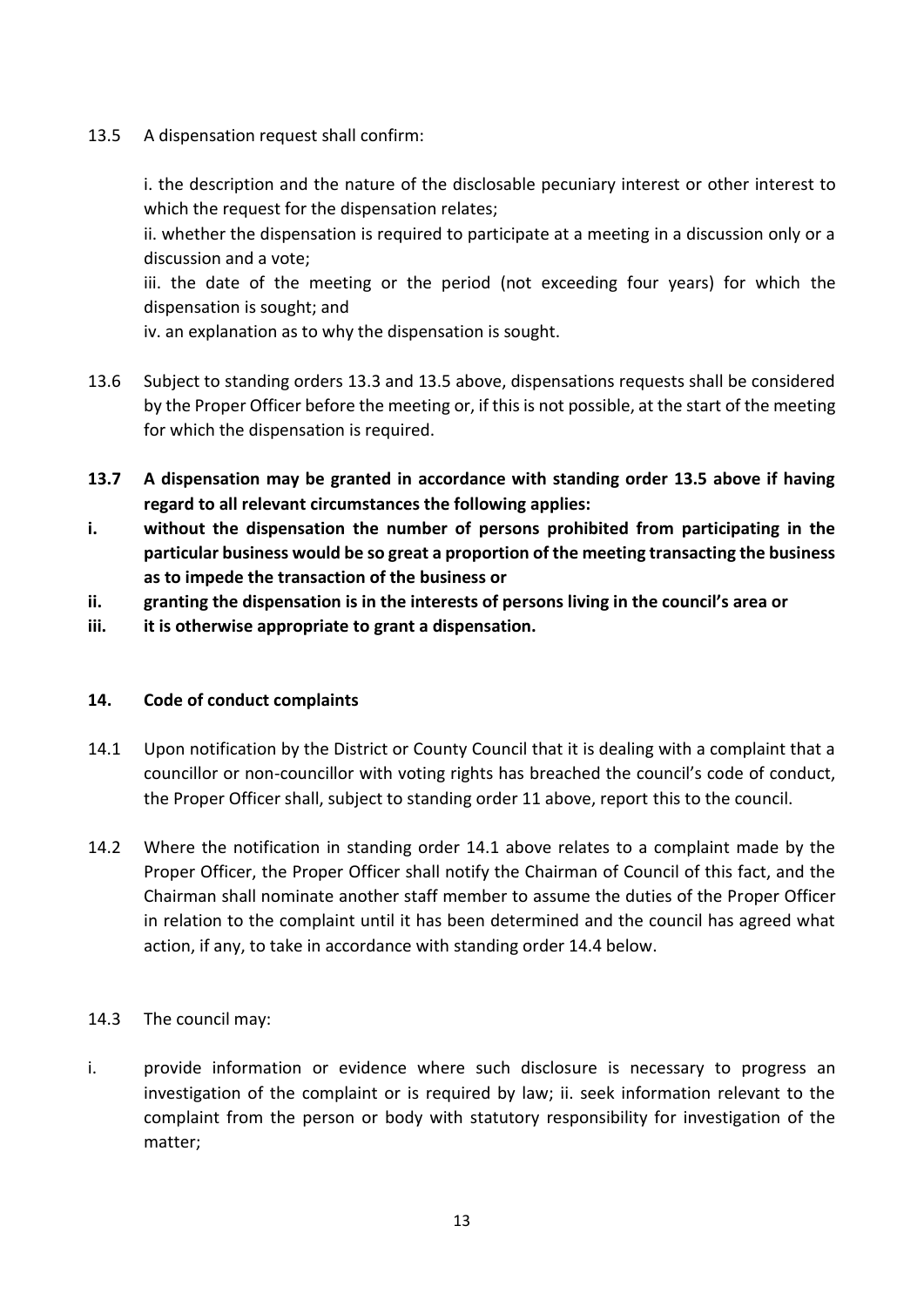**14.4 Upon notification by the District or Unitary Council that a councillor or non-councillor with voting rights has breached the council's code of conduct, the council shall consider what, if any, action to take against him. Such action excludes disqualification or suspension from office.** 

#### **15. Proper Officer**

- 15.1 The Proper Officer shall be either (i) the clerk or (ii) other staff member(s) nominated by the council to undertake the work of the Proper Officer when the Proper Officer is absent.
- 15.2 The Proper Officer shall:
- i. **at least 3 clear days before a meeting of the council, a committee and a sub-committee serve on councillors a summons, by email (or other agreed method), confirming the time, place and the agenda provided any such email contains the electronic signature and title of the Proper Officer].**

*See standing order 3.2 above for the meaning of clear days for a meeting*.

**ii. give public notice of the time, place and agenda at least 3 clear days before a meeting of the council or a meeting of a committee or a sub-committee (provided that the public notice with agenda of an extraordinary meeting of the council convened by councillors is signed by them);** 

*See standing order 3.2 above for the meaning of clear days for a meeting.*

- iii. subject to standing order 9 above, include on the agenda all motions in the order received unless a councillor has given written notice at least 4 clear days before the meeting confirming his withdrawal of it;
- **iv. convene a meeting of full council for the election of a new Chairman of the Council, occasioned by a casual vacancy in his office;**
- v. **facilitate inspection of the minute book by local government electors;**
- **vi. receive and retain copies of byelaws made by other local authorities;**
- vii. retain acceptance of office forms from councillors;
- viii. retain a copy of every councillor's register of interests;
- ix. assist with responding to requests made under the Freedom of Information legislation and Data Protection legislation, in accordance with and subject to the council's policies and procedures relating to the same; liaise, as appropriate, with the Council's Data Protection **Officer**
- x. receive and send general correspondence and notices on behalf of the council except where there is a resolution to the contrary;
- xi. manage the organisation, storage of, access to and destruction of information held by the council in paper and electronic form; subject to the requirements of data protection and freedom of information legislation and other legitimate requirements (e.g. the Limitation Act 1980);
- xii. arrange for legal deeds to be executed; *See also standing order 22 below.*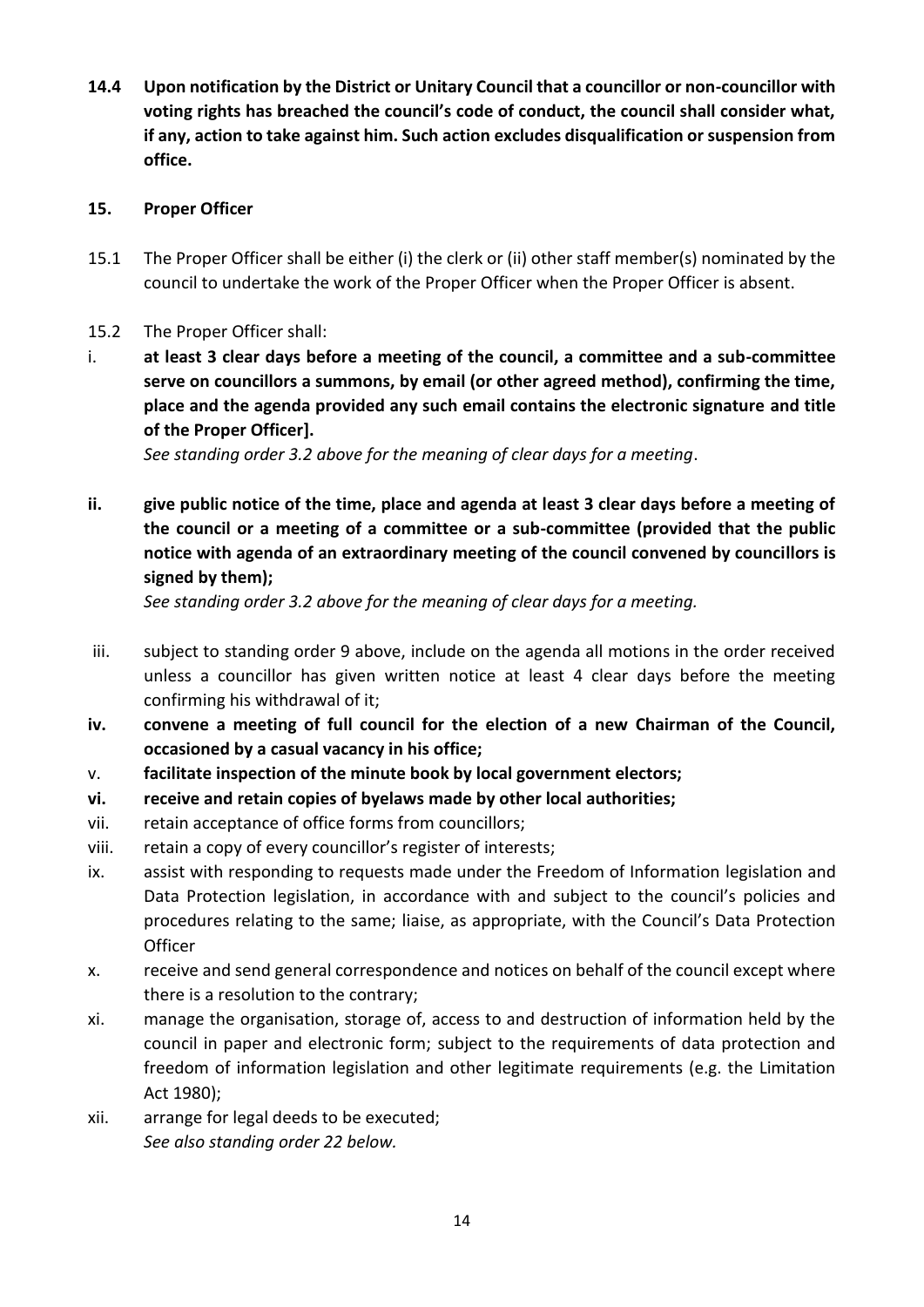- xiii. arrange or manage the prompt authorisation, approval, and instruction regarding any payments to be made by the council in accordance with the council's financial regulations;
- xiv. record every planning application notified to the council and the council's response to the local planning authority in a book for such purpose;
- xv. refer a planning application received by the council to the chairman or in his absence vicechairman of the Planning committee within two working days of receipt to facilitate an extraordinary meeting if the nature of a planning application requires consideration before the next ordinary meeting of the Planning committee;
- xvi. manage access to information about the council via the publication scheme ie: Parish Council website and noticeboard; and
- xvii. retain custody of the seal of the council (if any) which shall not be used without a resolution to that effect.

*See also standing order 22 below.*

# **16. Responsible Finance Officer (RFO)**

16.1 The council shall appoint appropriate staff member(s) to undertake the work of the Responsible Financial Officer when the Responsible Financial Officer is absent.

# **17. Accounts and accounting statements**

- 17.1 "Proper practices" in standing orders refer to the most recent version of Governance and Accountability for Local Councils – a Practitioners' Guide (England)
- 17.2 All payments by the council shall be authorised, approved and paid in accordance with the law, proper practices and the council's financial regulations.
- 17.3 The Responsible Financial Officer shall supply to each councillor as soon as practicable after 30 June, 30 September and 31 December in each year a statement to summarise:
- i. the council's receipts and payments for each quarter;
- ii. the council's aggregate receipts and payments for the year to date;
- iii. the balances held at the end of the quarter being reported and which includes a comparison with the budget for the financial year and highlights any actual or potential overspends.
- 17.4 As soon as possible after the financial year end at 31 March, the Responsible Financial Officer shall provide:
- i. each councillor with a statement summarising the council's receipts and payments for the last quarter and the year to date for information; and
- ii. to the full council the accounting statements for the year in the form of Section 1 of the annual return, as required by proper practices, for consideration and approval.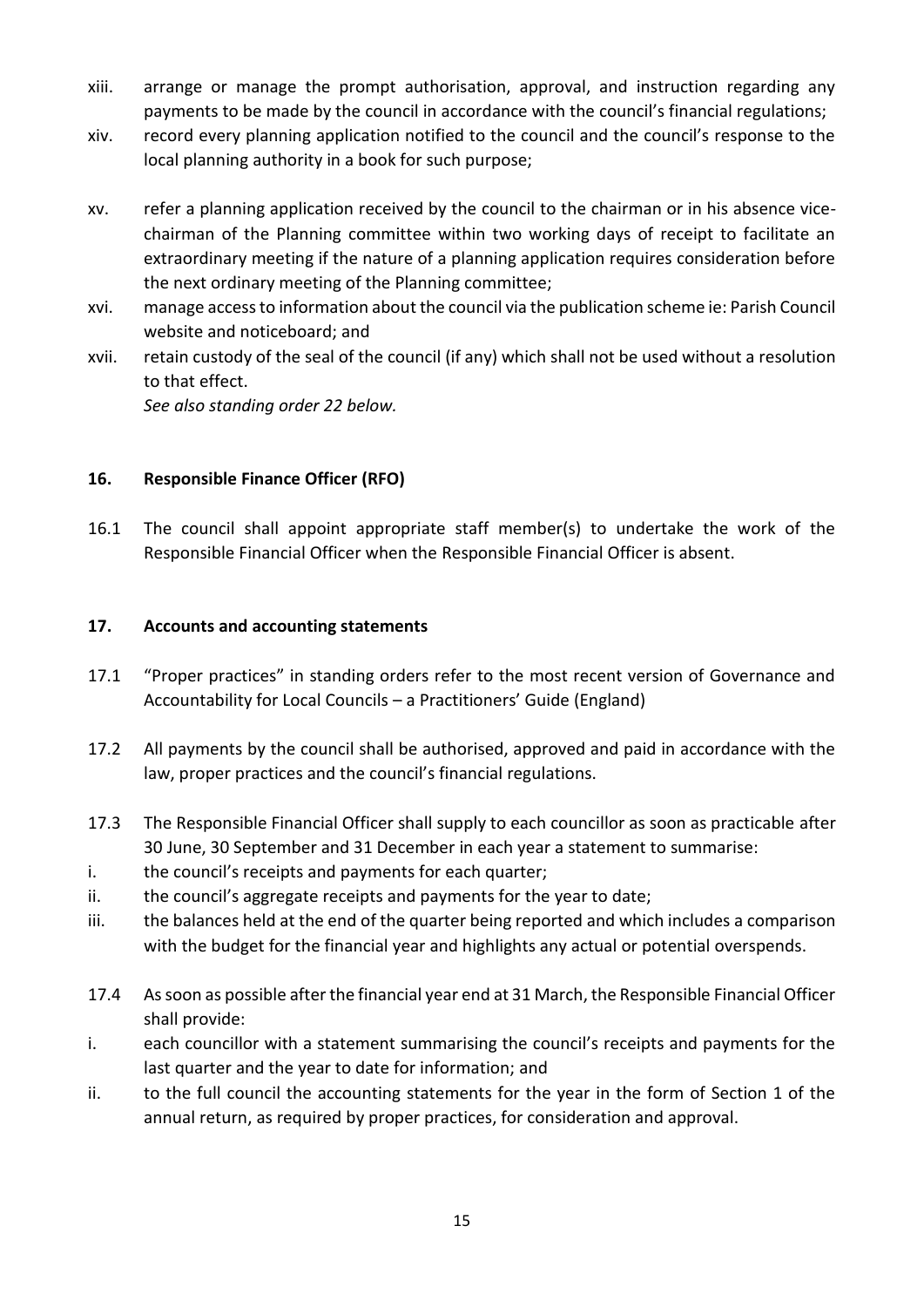17.5 The year-end accounting statements shall be prepared in accordance with proper practices and applying the form of accounts determined by the council (receipts and payments, or income and expenditure) for a year to 31 March. A completed draft annual return shall be presented to each councillor before the end of the following month of May. The annual return of the council, which is subject to external audit, including the annual governance statement, shall be presented to council for consideration and formal approval before 30 June.

# **18. Financial controls and procurement**

- 18.1 The council shall consider and approve financial regulations drawn up by the Responsible Financial Officer, which shall include detailed arrangements in respect of the following:
- i. the keeping of accounting records and systems of internal controls;
- ii. the assessment and management of financial risks faced by the council;
- iii. the work of the independent internal auditor in accordance with proper practices and the receipt of regular reports from the internal auditor, which shall be required at least annually;
- iv. the inspection and copying by councillors and local electors of the council's accounts and/or orders of payments; and
- v. procurement policies (subject to standing order 18.3 below) including the setting of values for different procedures where a contract has an estimated value of less than £25,000.
- 18.2 Financial regulations shall be reviewed regularly and at least annually for fitness of purpose.

# **18.3 A public contract regulated by the Public Contracts Regulations 2015 with an estimated value in excess of £25,000 but less than the relevant thresholds referred to in standing order 18.1(v) is subject to the "light touch" arrangements under Regulations 109-114 of the Public Contracts Regulations 2015 unless it proposes to use an existing list of approved suppliers (framework agreement).**

- 18.4 Subject to additional requirements in the financial regulations of the council, the tender process for contracts for the supply of goods, materials, services or the execution of works shall include, as a minimum, the following steps:
- i. a specification for the goods, materials, services or the execution of works shall be drawn up;
- ii. an invitation to tender shall be drawn up to confirm
- (i) the council's specification
- (ii) the time, date and address for the submission of tenders
- (iii) the date of the council's written response to the tender and
- (iv) the prohibition on prospective contractors contacting councillors or staff to encourage or support their tender outside the prescribed process;
- iii. the invitation to tender shall be advertised in a local newspaper and in any other manner that is appropriate;
- iv. tenders are to be submitted in writing in a sealed marked envelope addressed to the Proper Officer;
- v. tenders shall be opened by the Proper Officer in the presence of at least one councillor after the deadline for submission of tenders has passed;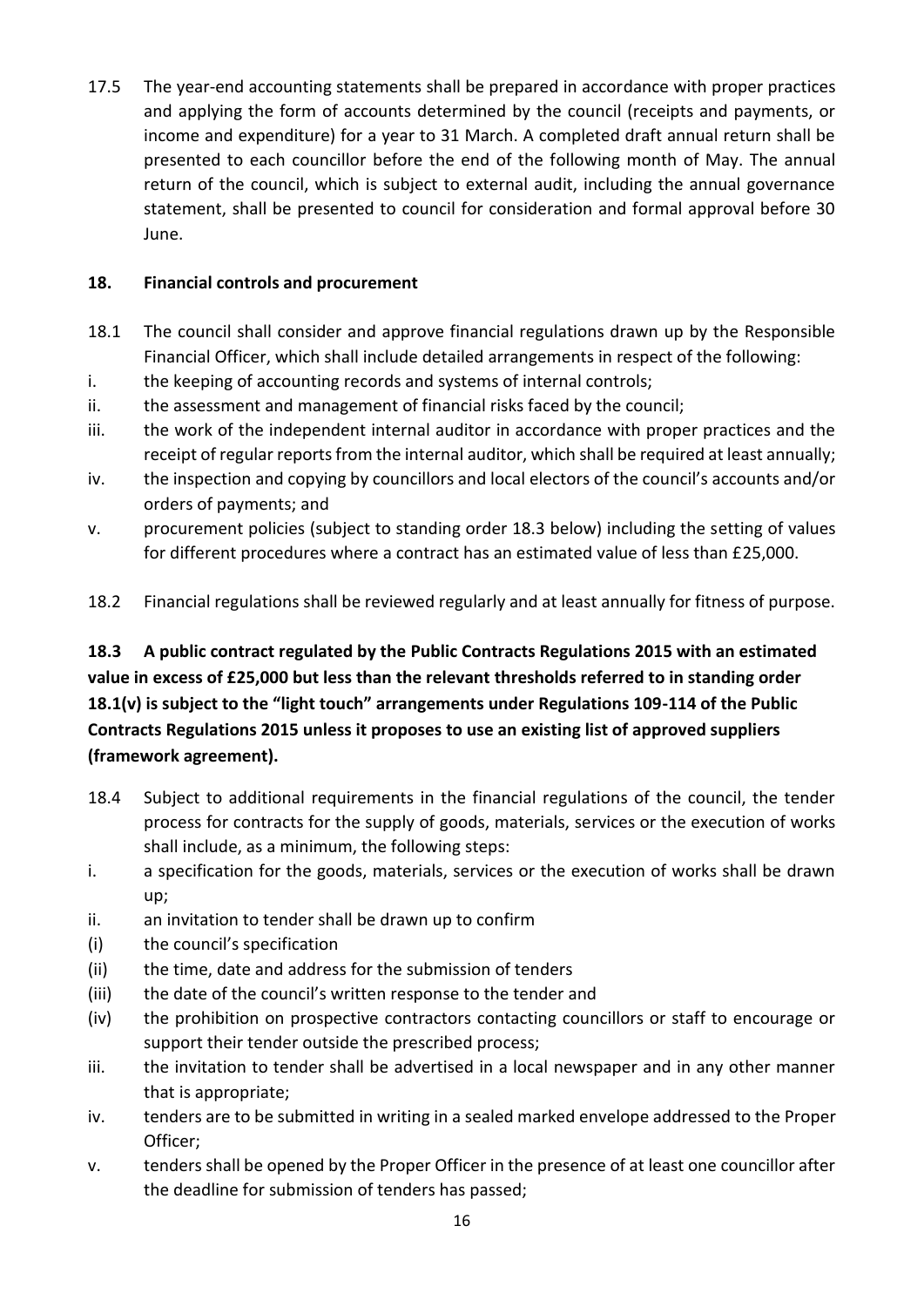- vi. tenders are to be reported to and considered by the appropriate meeting of the council or a committee or sub-committee with delegated responsibility.
- 18.5 Neither the council, nor a committee or a sub-committee with delegated responsibility for considering tenders, is bound to accept the lowest value tender.

**18.6 Where the value of a contract is likely to exceed the threshold specified by the Office of Government Commerce from time to time, the Council must consider whether the Public Contracts Regulations 2015 or the Utilities Contracts Regulations 2016 apply to the contract and, if either of those Regulations apply, the Council must comply with procurement rules. NALC's procurement guidance contains further details.**

## **19. Handling staff matters**

- 19.1 A matter personal to a member of staff that is being considered by any meeting of the council, any committee or any sub-committee is subject to standing order 11 above.
- 19.2 Subject to the council's policy regarding absences from work, the council's most senior member of staff shall notify the chairman of the Council or, if he is not available, the vicechairman of the Council of absence occasioned by illness or other reason and that person shall report such absence to the Council at its next meeting.
- 19.3 The chairman of the Council or in his absence, the vice-chairman of the Council shall upon a resolution conduct a review of the performance and annual appraisal of the work of the Proper Officer. The reviews and appraisal shall be reported in writing and is subject to approval by resolution by the Council.
- 19.4 Subject to the council's policy regarding the handling of grievance matters, the council's most senior employee shall contact the chairman of the Council or in his absence, the vicechairman of the Council in respect of an informal or formal grievance matter, and this matter shall be reported back and progressed by resolution of the Council.
- 19.5 Subject to the council's policy regarding the handling of grievance matters, if an informal or formal grievance matter raised by the employee relates to the chairman or vice-chairman of the Council, this shall be communicated to another member of the Council, which shall be reported back and progressed by resolution of the Council.
- 19.6 Any persons responsible for all or part of the management of staff shall treat the written records of all meetings relating to their performance, capabilities, grievance or disciplinary matters as confidential and secure.
- 19.7 The council shall keep all written records relating to employees secure. All paper records shall be secured and locked and electronic records shall be password protected and encrypted.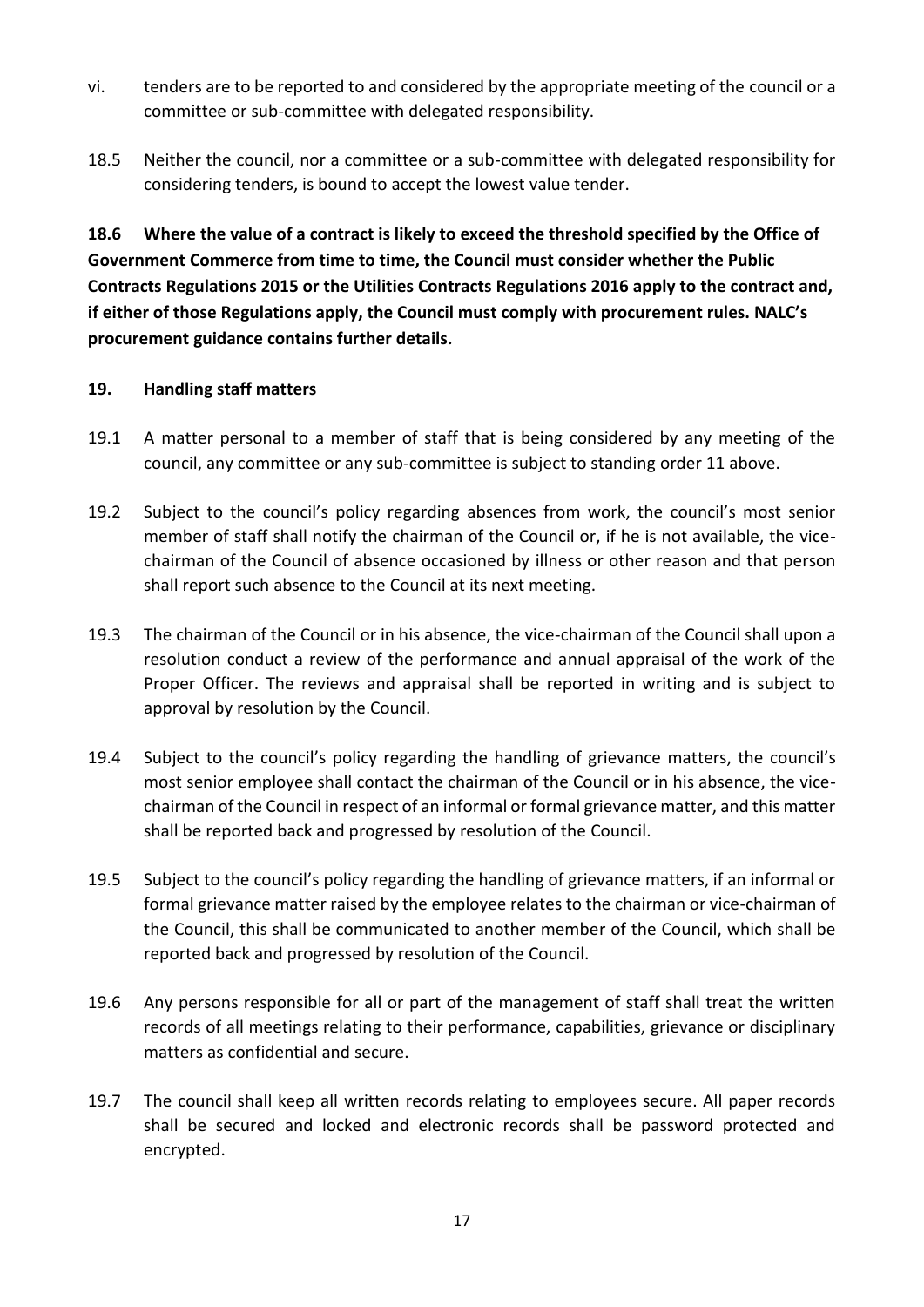- 19.8 Only persons with line management responsibilities shall have access to staff records referred to in standing orders 19.6 and 19.7 above if so justified.
- 19.9 Access and means of access by keys and/or computer passwords to records of employment referred to in standing orders 19.6 and 19.7 above shall be provided only to the Proper Officer and/or the Chairman of the Council.

## **20. Responsibilities to Provide Information**

20.1 **In accordance with freedom of information legislation, the Council shall publish information in accordance with its publication scheme and respond to requests for information held by the Council.** 

#### **21. Responsibilities under Data Protection Legislation**

- 21.1 The Council shall appoint a Data Protection Officer.
- 21.2 **The Council shall have policies and procedures in place to respond to an individual exercising statutory rights concerning his personal data.**
- 21.3 **The Council shall have a written policy in place for responding to and managing a personal data breach.**
- 21.4 **The Council shall keep a record of all personal data breaches comprising the facts relating to the personal data breach, its effects and the remedial action taken.**
- 21.5 **The Council shall ensure that information communicated in its privacy notice(s) is in an easily accessible and available form and kept up to date.**
- 21.6 **The Council shall maintain a written record of its processing activities.**

#### **22. Relations with the press/media**

22.1 Requests from the press or other media for an oral or written comment or statement from the Council, its councillors or staff, shall be handled in accordance with the Council's policy in respect of dealing with the press and/or other media.

#### **23. Execution and sealing of legal deeds**

*See also standing orders 15.2 (xii) and (xvii) above.* 

23.1 A legal deed shall not be executed on behalf of the council unless authorised by a resolution.